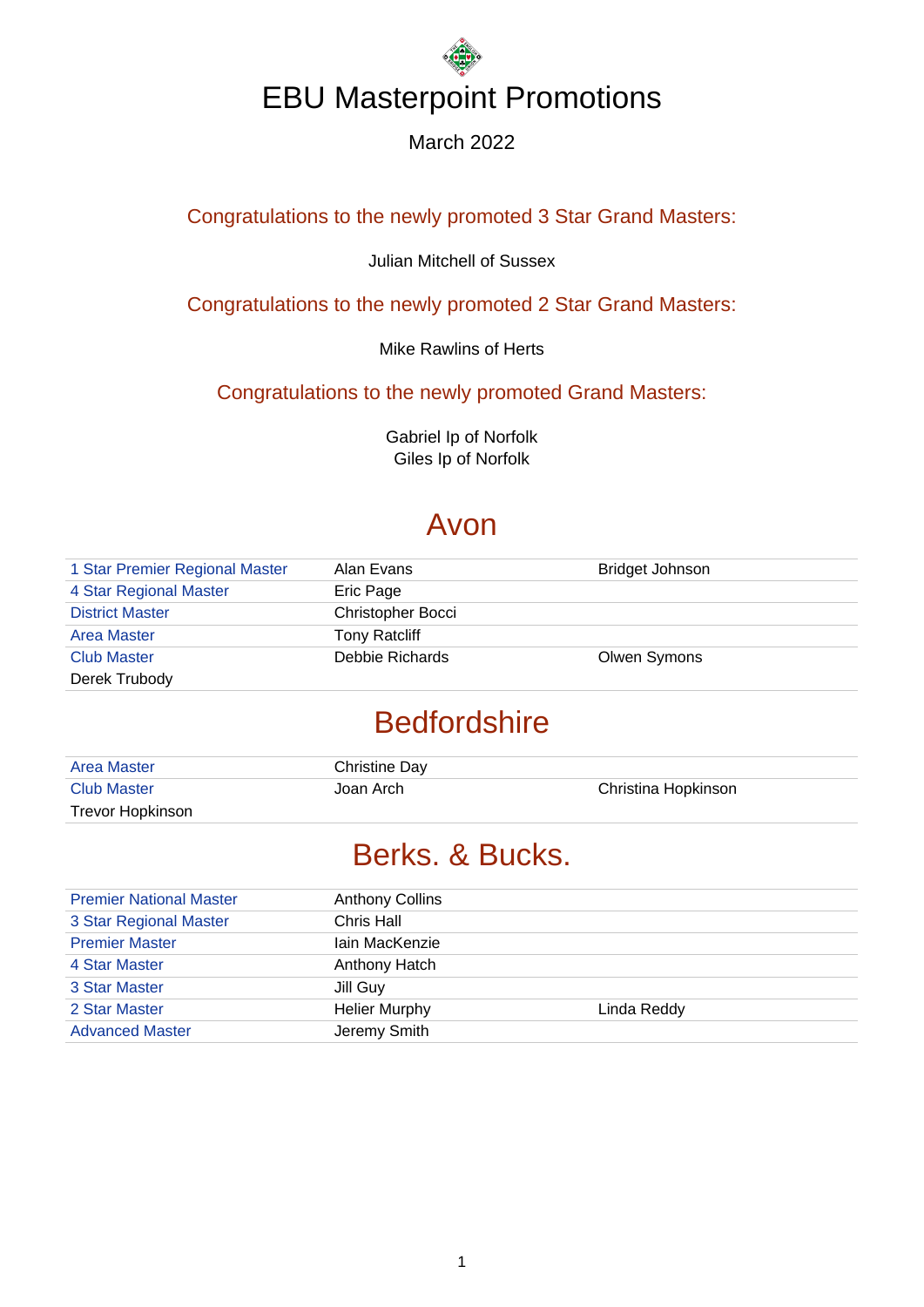March 2022

#### Berks. & Bucks.

| <b>County Master</b>     | Lynne Chisholm           | Marc Raven             |
|--------------------------|--------------------------|------------------------|
| <b>Marion Smart</b>      | <b>Richard Talbot</b>    |                        |
| <b>District Master</b>   | Andy Armstrong           | Mailan Henning         |
| Clare Marshall           | Mary Nash                | <b>Chris Parnell</b>   |
| <b>Ernest Pettengell</b> |                          |                        |
| <b>Area Master</b>       | <b>Christine Breheny</b> | <b>Steve Foister</b>   |
| lan lent                 | <b>Pat Morrell</b>       | Chris Ross             |
| <b>Charles Wintle</b>    |                          |                        |
| <b>Club Master</b>       | Elma Munro               |                        |
| <b>Local Master</b>      | Janet Marks              | <b>Terry Pillinger</b> |
| Elizabeth Prentice       | Don Robertson            | <b>Felicity Sykes</b>  |
| Steve Wiggins            |                          |                        |

## Cambs & Hunts

| <b>Advanced Master</b> | Steve Johnson          |                  |
|------------------------|------------------------|------------------|
| <b>County Master</b>   | Ilse Crane             |                  |
| <b>District Master</b> | Jeff Fenton            | lan Ingram       |
| <b>Kathrin Peters</b>  |                        |                  |
| <b>Club Master</b>     | Liam Brady             | Jirayus Jinapong |
| <b>Ray Stewart</b>     | Lee Wright             |                  |
| <b>Local Master</b>    | <b>Benoit Delcourt</b> | Rosie Jones      |
| Robin Key              | Colin Norman           |                  |

## Channel Islands

| 1 Star Premier Master | Christine Nial  |                |
|-----------------------|-----------------|----------------|
| <b>Premier Master</b> | Susan Childs    |                |
| <b>Club Master</b>    | Graham Parnwell | Janet Parnwell |

## **Cornwall**

| 3 Star Premier Master  | John Golding |
|------------------------|--------------|
| Master                 | Paul Rundle  |
| <b>District Master</b> | Sandy Cowan  |
| <b>Local Master</b>    | Maggie Coe   |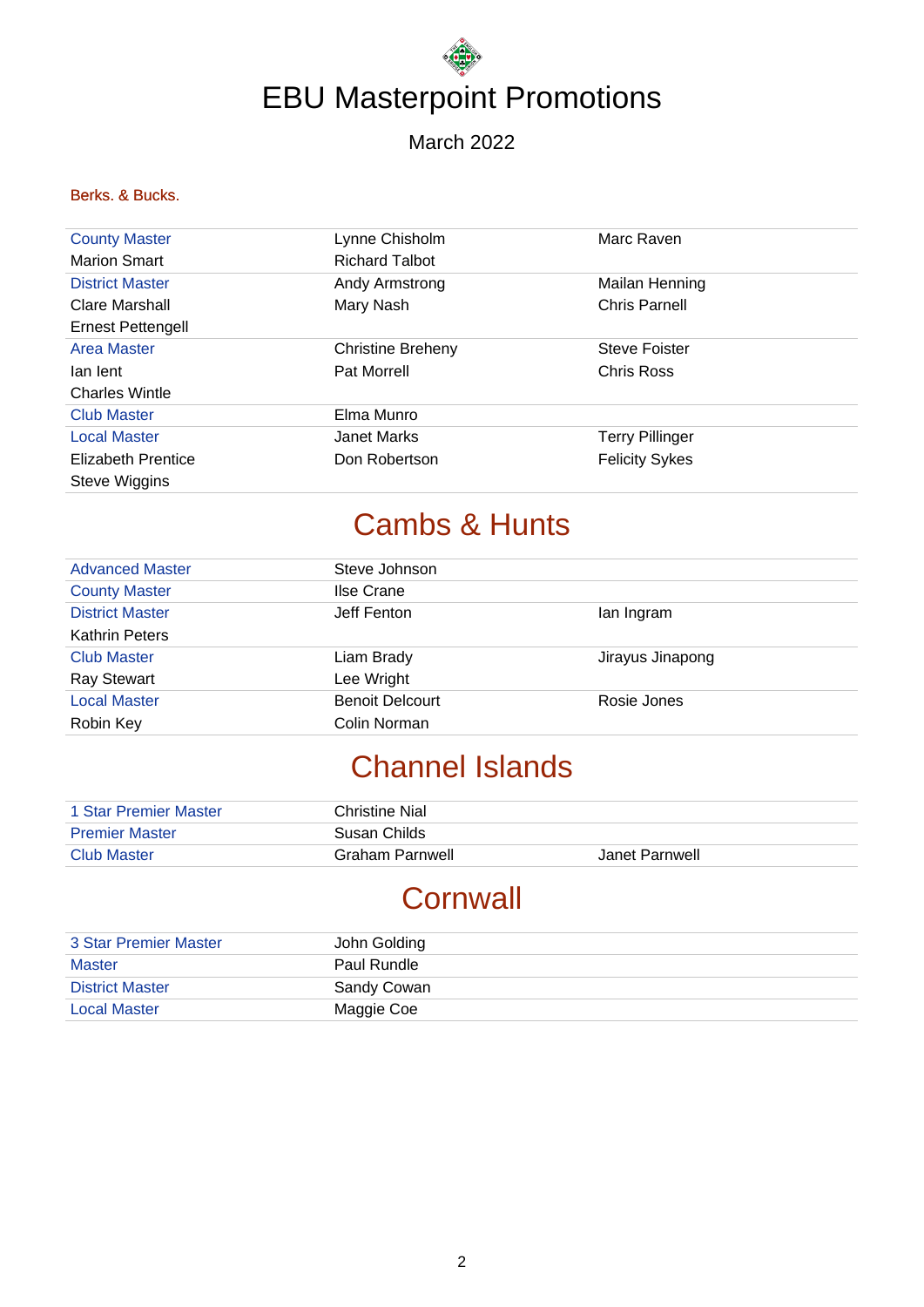March 2022

## **Cumbria**

| 7 Star Premier Regional Master | Rosemary Jackson |                        |
|--------------------------------|------------------|------------------------|
| 2 Star Master                  | Nicky Luckett    |                        |
| <b>Master</b>                  | Carol Nichol     |                        |
| <b>County Master</b>           | Frank Underwood  | <b>Brian Ward</b>      |
| <b>District Master</b>         | Pamela Collinson | <b>Bill Richardson</b> |
| Mike Richardson                |                  |                        |
| <b>Club Master</b>             | Alan Jacobs      | Graham Ogden           |
| <b>Local Master</b>            | Laura Cunningham |                        |
|                                |                  |                        |

## **Derbyshire**

| 5 Star Regional Master | Miranda Vinecombe  |                     |
|------------------------|--------------------|---------------------|
| 1 Star Premier Master  | Theo Rofer         |                     |
| 1 Star Master          | Roy Fey            |                     |
| <b>District Master</b> | John Hopkinson     | <b>Mary Styles</b>  |
| <b>Area Master</b>     | Kevin Maddox       | Terrence Morgan     |
| Kay Wagner             |                    |                     |
| <b>Club Master</b>     | <b>Helen Gyles</b> | Mike Gyles          |
| <b>Local Master</b>    | Andrew Penson      | <b>Peter Pettit</b> |
| <b>Geoff Slater</b>    |                    |                     |

## Devon

| 1 Star Premier Master  | <b>Harriet Bailey</b> |             |
|------------------------|-----------------------|-------------|
| 4 Star Master          | Teresa Tea            |             |
| 3 Star Master          | Martyn Gibbs          |             |
| <b>District Master</b> | Christine Boardman    |             |
| Area Master            | Raymond Rook          |             |
| <b>Club Master</b>     | Lela Daniel           | Dawn Ingham |
| Helen Leigh            |                       |             |
| <b>Local Master</b>    | David Evans           | Jo Randall  |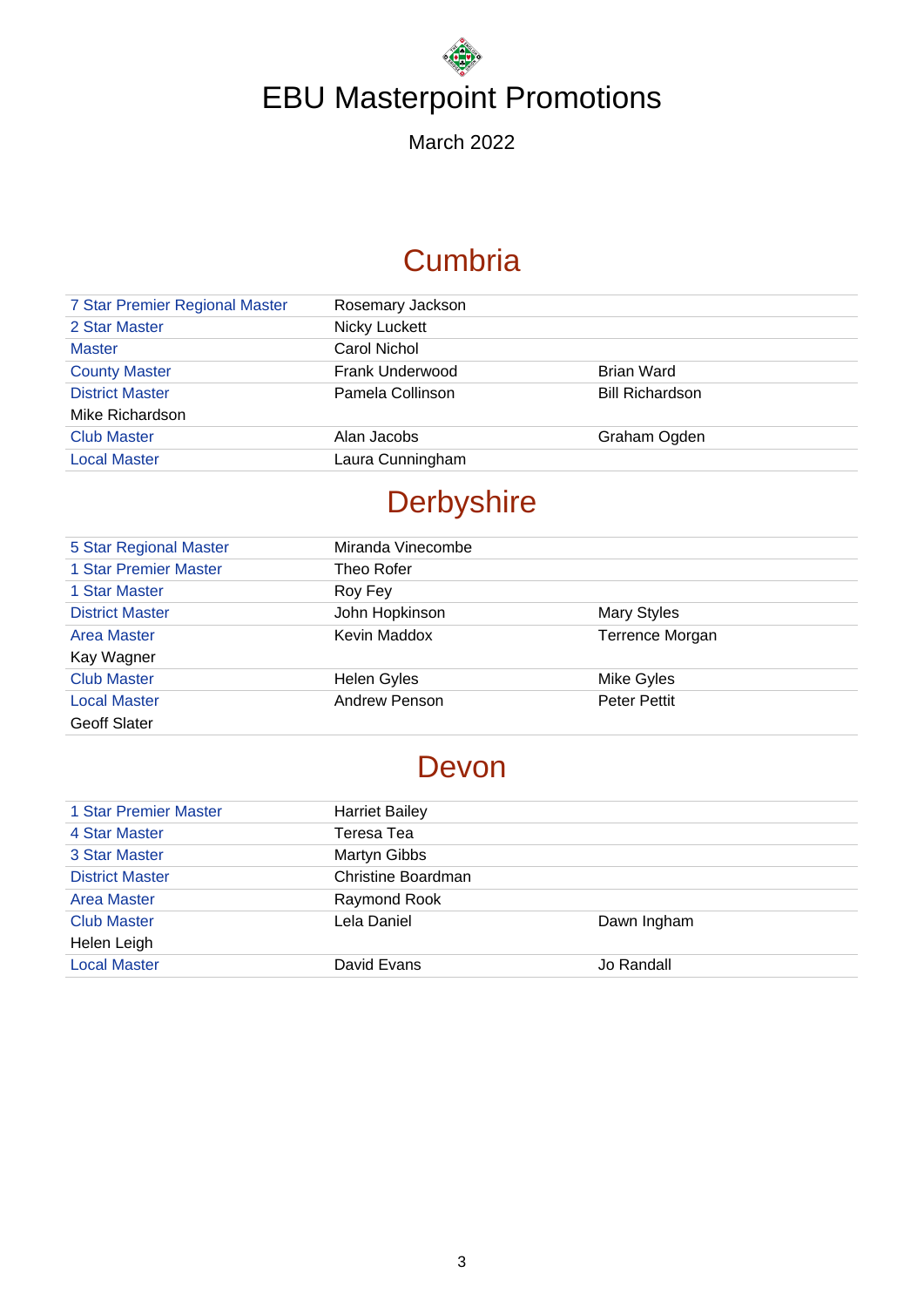March 2022

## Direct Overseas

Club Master **Huey Daly** 

## Direct UK

| <b>Premier Regional Master</b> | Rhonda Collins     | <b>Richard Collins</b> |
|--------------------------------|--------------------|------------------------|
| <b>Premier Master</b>          | Christopher Kemp   |                        |
| <b>District Master</b>         | <b>Chris Bates</b> |                        |
| Area Master                    | Steven Jarvis      | Julian Pottage         |
| <b>Club Master</b>             | Gillian Cavell     | Miriam Drysdale        |
| Ian Hamilton                   | Hugo Jee           | <b>Eleanor Price</b>   |
| Ken Rae                        | Steve Webb         |                        |
| <b>Local Master</b>            | Valerie Cannon     | Simon Gottschalk       |
| John Daniel Jones              | Ronan Valentine    | Randall Williams       |

### **Dorset**

| <b>Master</b>          | Andrew Ellis          |                |
|------------------------|-----------------------|----------------|
| <b>District Master</b> | Mick Dowling          |                |
| <b>Club Master</b>     | <b>Bernie Edwards</b> | Saleem Taibjee |
| <b>Marjory Tate</b>    | Ian White             |                |

## **Essex**

| <b>National Master</b>           | Cathryn A Fox         |                |
|----------------------------------|-----------------------|----------------|
| 3 Star Premier Tournament Master | <b>Christine Wood</b> |                |
| 1 Star Premier Master            | Sue French            | Chris Hart     |
| <b>Advanced Master</b>           | Anne Gibbons          | Pat Reeves     |
| <b>Master</b>                    | Alan P Jones          | John Pioli     |
| <b>District Master</b>           | lan Piper             | David Spalding |
| <b>Area Master</b>               | Douglas Holford       | Kevin Kilbey   |
| Geoffrey Pratt                   | Jennie Smith          |                |
| <b>Club Master</b>               | William Dobson        | Claire Metson  |
| Joanna Louise Pratt              | Diana Thompson        |                |
| <b>Local Master</b>              | Andrew Newcombe       |                |
|                                  |                       |                |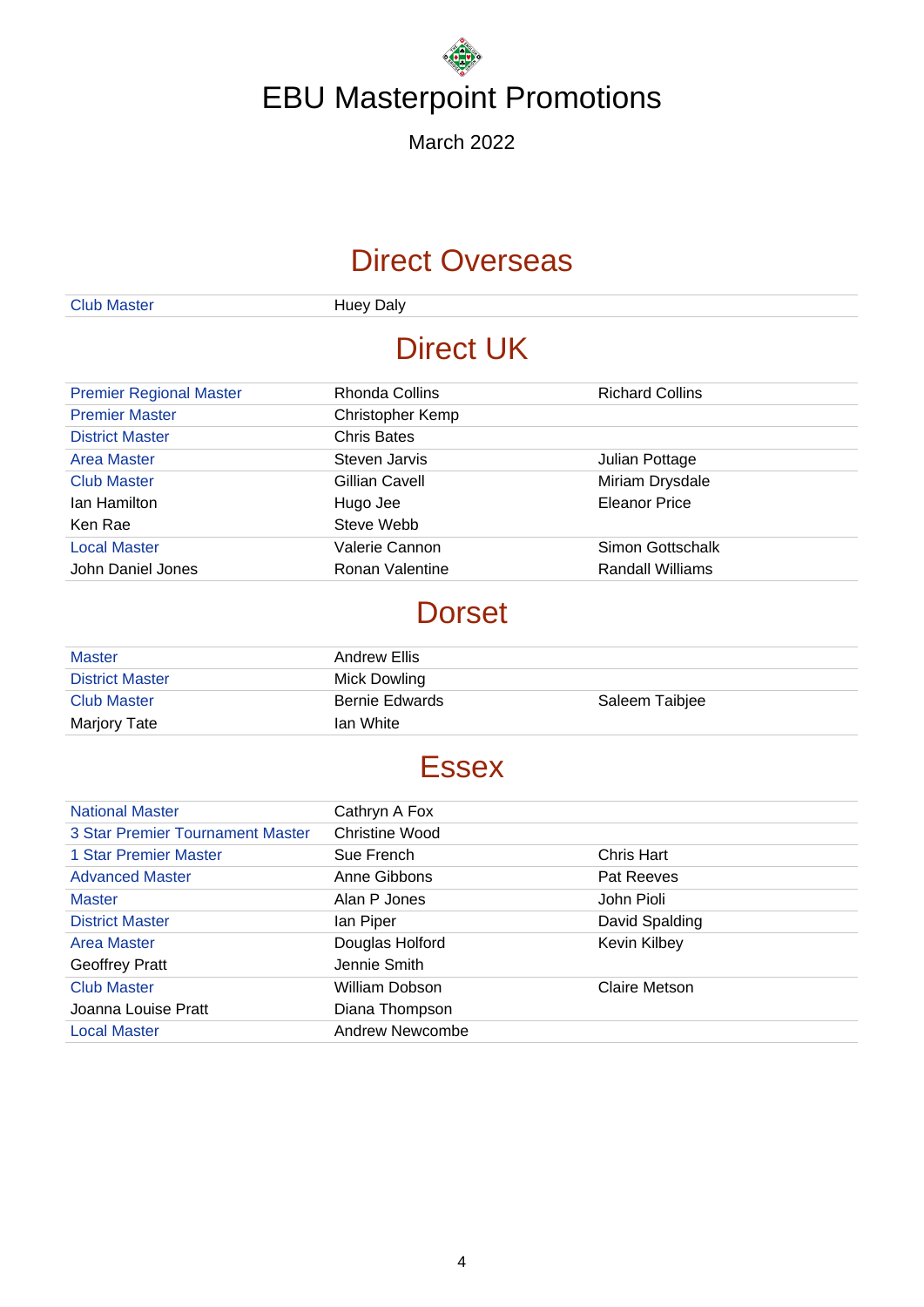March 2022

## **Gloucestershire**

| 3 Star Premier Regional Master | Martin Renshaw           |                            |
|--------------------------------|--------------------------|----------------------------|
| 2 Star Master                  | Chris Healy              |                            |
| 1 Star Master                  | <b>Steven Betteley</b>   | Mike Bowman                |
| <b>Master</b>                  | <b>Chris Fawcett</b>     | <b>Caroline Hartley</b>    |
| <b>County Master</b>           | Angela Hawley            |                            |
| <b>District Master</b>         | Eileen Bruce             |                            |
| Area Master                    | Gill Ashton              | Anne Osborne               |
| Karen Rix                      | Lis Rowley               |                            |
| <b>Club Master</b>             | John Bogie               | John Carr-Jones            |
| <b>Philip Gazely</b>           | Robert Huguenin          | Steve Mansfield            |
| Jane Woodward                  |                          |                            |
| <b>Local Master</b>            | <b>Gillian Griffiths</b> | Stephen Francis Davy Moore |
| Annie Scofield                 |                          |                            |

## Hants & I.O.W.

| 3 Star Regional Master | Chris Waye           |                       |
|------------------------|----------------------|-----------------------|
| 1 Star Regional Master | Andrew Ferguson      |                       |
| <b>Regional Master</b> | <b>Judy Bungey</b>   | <b>Richard Bungey</b> |
| 4 Star Premier Master  | David Barratt        |                       |
| 2 Star Premier Master  | Stephen Martin       |                       |
| <b>Premier Master</b>  | Stevie Parker        |                       |
| 5 Star Master          | Dick Heasman         |                       |
| 3 Star Master          | Jean Steele          |                       |
| <b>County Master</b>   | Anne Skennerton      |                       |
| <b>District Master</b> | Ken Jones            | Andrzej Sawko         |
| Kathy Wilson           |                      |                       |
| Area Master            | Danny Beeton         | Alan Goddard          |
| Doug Johnson           | Sue Peel             | Toni Scott            |
| <b>Club Master</b>     | Jan Eteen            | <b>Cathy Mawer</b>    |
| lan Saunders           | <b>Judy Saunders</b> |                       |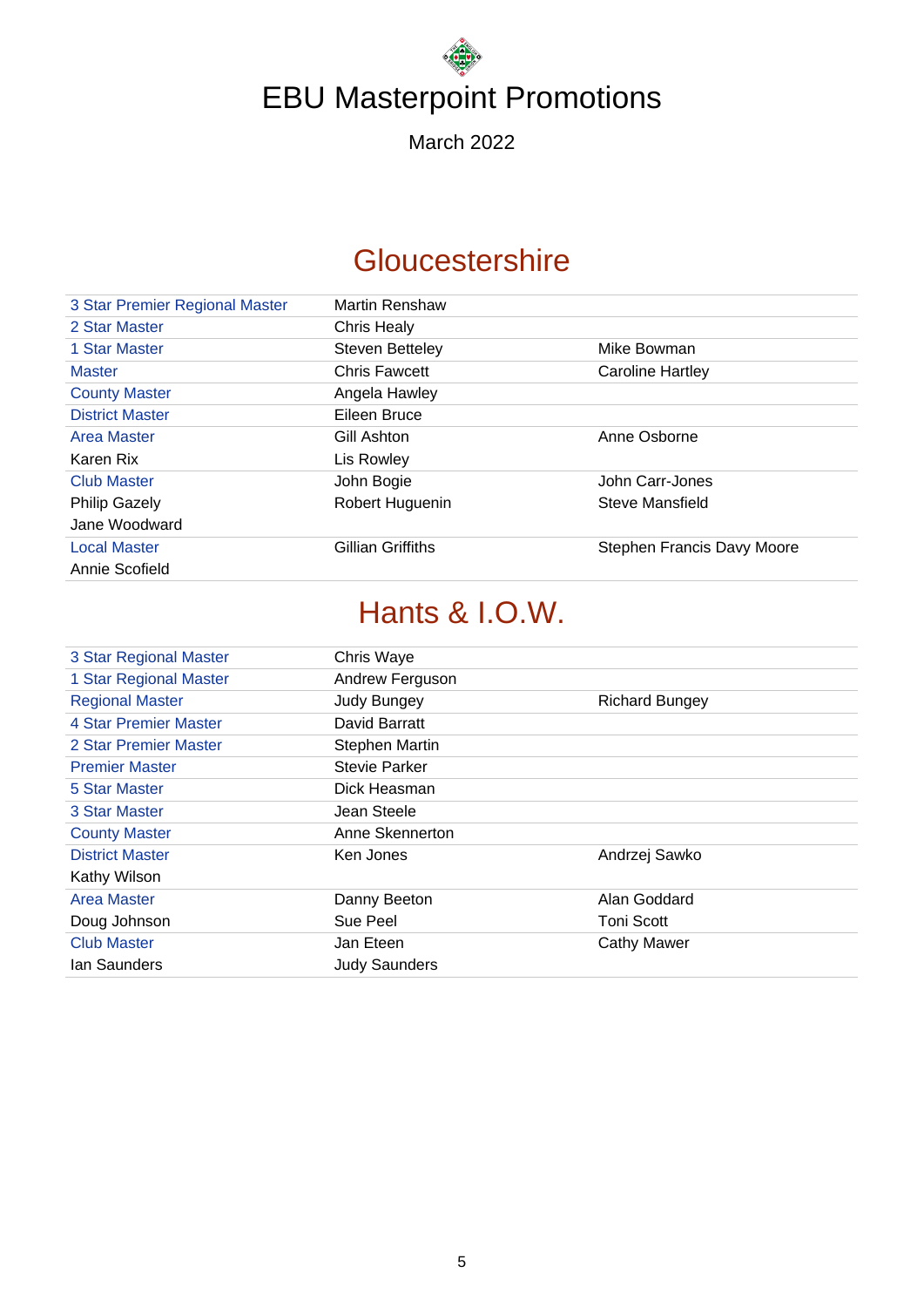March 2022

## **Herefordshire**

| <b>Advanced Master</b> | Rosemary Gabb |
|------------------------|---------------|
| <b>Club Master</b>     | Peter Quick   |

### **Herts**

| 2 Star Grand Master        | Mike Rawlins       |                       |
|----------------------------|--------------------|-----------------------|
| <b>Premier Life Master</b> | Naomi Gibbs        |                       |
| <b>National Master</b>     | Alan Woof          |                       |
| 5 Star Premier Master      | Vinod Khanna       |                       |
| 3 Star Premier Master      | Rod Adams          |                       |
| <b>Master</b>              | Judith Evans       | Keith Edward Ingleton |
| <b>County Master</b>       | Annie Butterfield  | Jan Cook              |
| Martin Strickland          |                    |                       |
| <b>District Master</b>     | Alan Draper        | Margaret Heneghan     |
| Celia Marshall             | Sandra Peace       | Derek Piercy          |
| Lynn Prentice              |                    |                       |
| Area Master                | Liz Breakell       | <b>Trish Dingley</b>  |
| Elizabeth Fricker          | Linda Newby        | Peter Newton          |
| Sue Newton                 | Mike Shaw          | Wilhelmina Smith      |
| <b>Club Master</b>         | Diane Joyce        | Maryke Koomans        |
| Darija Margetic            | Nigel Nicholson    | <b>Robert Reeve</b>   |
| <b>Local Master</b>        | Stephen Blackburne | Patricia Chamberlain  |
| <b>Rosalind Edwards</b>    | Mukta Khosla       | Bawani Poobal         |
| Keith Taylor               | Lloyd Watson       |                       |

## Isle of Man

| <b>Regional Master</b> | Jackie Molesworth |            |
|------------------------|-------------------|------------|
| <b>County Master</b>   | Andrew Dunlop     | Joy Morris |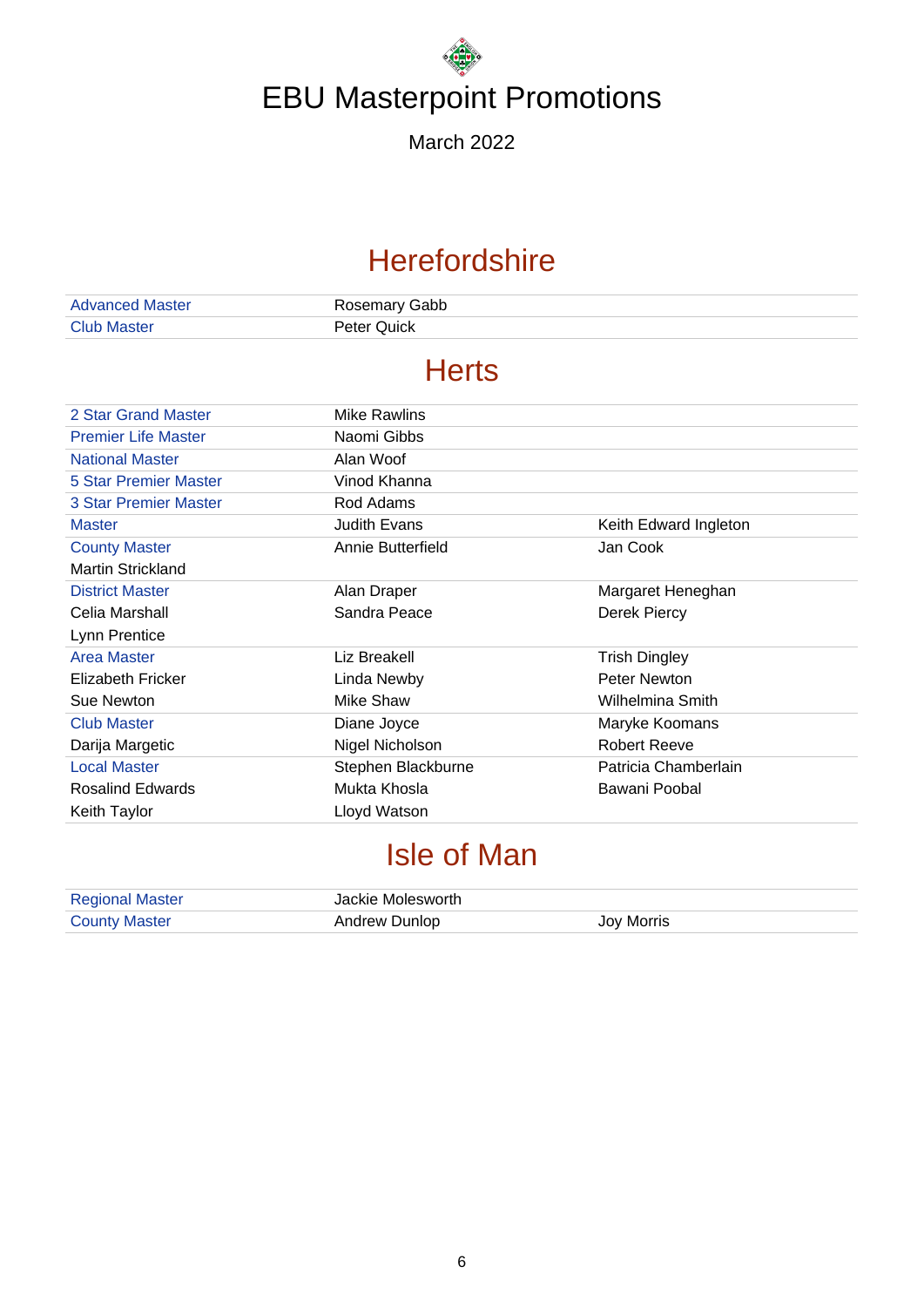March 2022

## Kent

| 1 Star Premier Regional Master | Keith George          |                      |
|--------------------------------|-----------------------|----------------------|
| <b>Premier Regional Master</b> | Louise Selway         |                      |
| <b>3 Star Premier Master</b>   | Mel Conquest          |                      |
| <b>Premier Master</b>          | <b>Robert Edwards</b> |                      |
| 3 Star Master                  | Leila Williams        |                      |
| 2 Star Master                  | <b>Tom Smith</b>      |                      |
| 1 Star Master                  | Eszter Zaborszky      |                      |
| <b>Master</b>                  | Sue Austin            | <b>Martin Hammer</b> |
| Ruedi Welti                    |                       |                      |
| <b>County Master</b>           | Margaret Bird         | Jan Chambers         |
| Derek Chapman                  | Jeanna Grieves        | Marina Hollis        |
| lan Leigh                      | John McCaig           | <b>Barry Smith</b>   |
| <b>District Master</b>         | Pep Catalan           | <b>Paul Goulette</b> |
| Clair Olivari                  | Sue Rickwood          |                      |
| <b>Area Master</b>             | Avril Adams           | <b>Helen Cooter</b>  |
| <b>Hilary French</b>           | Donald Sandy          |                      |
| <b>Club Master</b>             | <b>Barbara Batty</b>  | John Hewett          |
| Sarah Rigby                    |                       |                      |
| <b>Local Master</b>            | Sam Brett             | <b>Caroline Ross</b> |
| Norman Anthony Roxburgh        | Manohar Sohanpal      |                      |

## **Lancashire**

| 1 Star Regional Master | Lynn Hepworth       |                |
|------------------------|---------------------|----------------|
| <b>Premier Master</b>  | Ken Broadbent       |                |
| 1 Star Master          | <b>Heather Carr</b> | Fred Hall      |
| <b>Robert Sloss</b>    | Arthur Southwood    |                |
| <b>Advanced Master</b> | Helen Nightingale   | lan Peel       |
| Melba Southwood        |                     |                |
| <b>Master</b>          | David Tonks         |                |
| <b>County Master</b>   | Doug Boyd           | John Gordon    |
| Doreen Hardman         | Les Lawton          | Mildred Rhodes |
| Jennifer Slater        | John Williams       |                |
| <b>District Master</b> | Jackie Chestney     | Denise Taylor  |
| Ingrid Watkinson       |                     |                |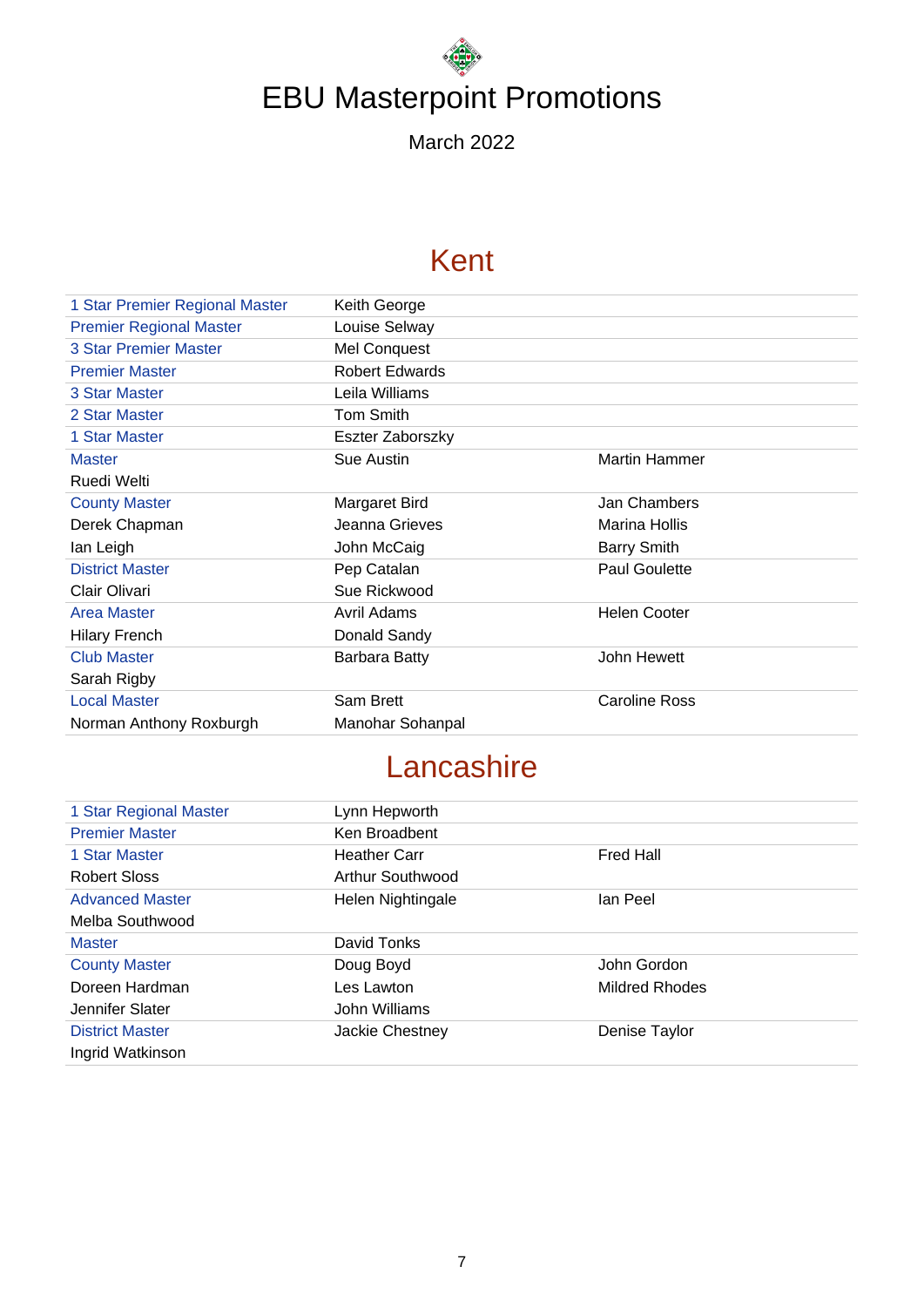#### March 2022

#### **Lancashire**

| Area Master         | Barry Clarke     | Marion Rigg              |
|---------------------|------------------|--------------------------|
| <b>Club Master</b>  | Kenneth Boardman | <b>Pauline Cass</b>      |
| Thomas Cass         | Kate Morritt     | Mike Walsh               |
| <b>Local Master</b> | Maureen Benson   | <b>Bernard McDonnell</b> |
| Joyce Mitchell      | Olive Somerville |                          |

### **Leicestershire**

| 3 Star Regional Master   | Judy Hill             |              |
|--------------------------|-----------------------|--------------|
| 1 Star Tournament Master | John Thomson          |              |
| 4 Star Master            | Krystyna Krzeczkowska |              |
| 2 Star Master            | George Normand        |              |
| <b>Club Master</b>       | Caroline Connor       | Pat Harrison |
| Jean Pryor               |                       |              |
| <b>Local Master</b>      | Mark Taylor           |              |
|                          |                       |              |

### **Lincolnshire**

| 4 Star Master          | Robin Gulliver         |              |
|------------------------|------------------------|--------------|
| 2 Star Master          | David Williams         |              |
| 1 Star Master          | Katy Lishman           |              |
| <b>Advanced Master</b> | Jacqueline Pfister     |              |
| <b>Master</b>          | David Lucas            | Paul Radford |
| <b>County Master</b>   | Andrew Laing           |              |
| <b>District Master</b> | Angela Burke           | Lynda Foster |
| Area Master            | <b>Katherine Dobbs</b> | Patsy Judge  |
| <b>Club Master</b>     | Chris O'Brien          | Liz Salmon   |
| <b>Local Master</b>    | Linda Storr            |              |

## London

| <b>Premier Regional Master</b> | Daniel Cardnell |               |
|--------------------------------|-----------------|---------------|
| 3 Star Master                  | Sam Nim         |               |
| <b>Master</b>                  | Rex Goad        | Mary Woodhead |
| <b>County Master</b>           | John Forbes     | Janet Politi  |
| Sally Sheringham               |                 |               |
| <b>District Master</b>         | Lori Robertson  |               |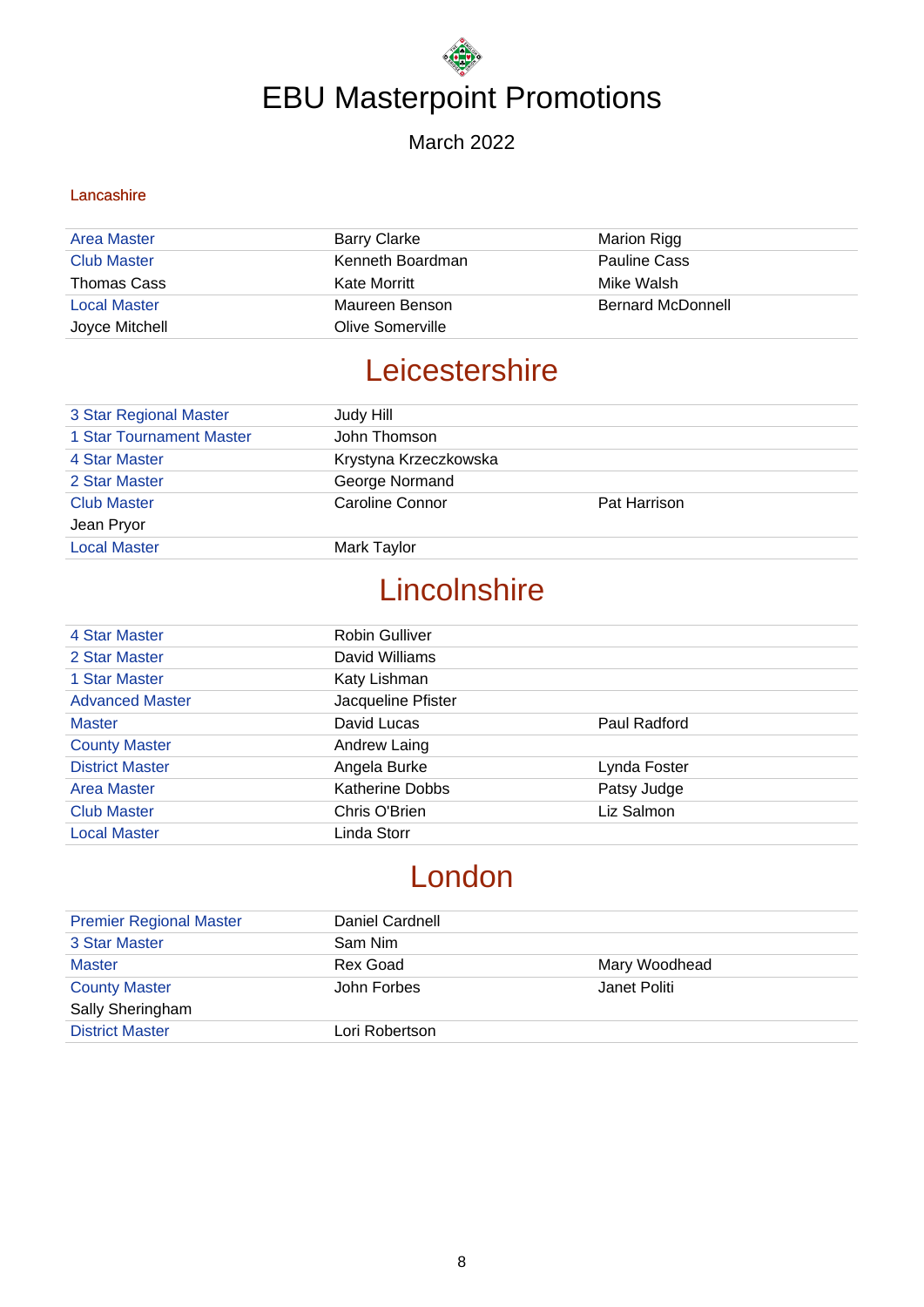#### March 2022

#### London

| <b>Club Master</b>  | Alistair Hogg |                |
|---------------------|---------------|----------------|
| <b>Local Master</b> | Duncan Burge  | Kevin Loughlin |
| Alice Le Mesurier   |               |                |

## **Manchester**

| <b>National Master</b> | Nicholas Greer |                         |
|------------------------|----------------|-------------------------|
| <b>County Master</b>   | Susan Heaton   | Michael Stern           |
| Jonathan Tipler        |                |                         |
| <b>District Master</b> | Jenny Craig    |                         |
| Area Master            | Millie Brown   | <b>Margaret Elliott</b> |
| Robert Ferrari         | Janet Harrison | Paul Healey             |
| Hannah Hutchinson      |                |                         |
| <b>Club Master</b>     | Paul Broadley  | Jane Caffrey            |
| Marie Capey            | Sue Lord       | <b>Andrew Williams</b>  |
| <b>Local Master</b>    | Hélène Walton  |                         |

## Merseyside/Cheshire

| 3 Star Master          | Gillian Clarkson |                     |
|------------------------|------------------|---------------------|
| 2 Star Master          | Colin Coles      | Michael Wilson      |
| <b>County Master</b>   | Linda Dearnley   | Caterina Gianota    |
| <b>District Master</b> | Paddy Murphy     | Trish Pollard       |
| <b>Club Master</b>     | Peter Nickson    | Haydn Roberts       |
| <b>Local Master</b>    | Helen Belcham    | <b>Bill Dalling</b> |

## **Middlesex**

| <b>Premier National Master</b> | Gary Diamond   |                       |
|--------------------------------|----------------|-----------------------|
| <b>5 Star Premier Master</b>   | Cathryn Barley |                       |
| <b>Master</b>                  | Ros Newby      |                       |
| <b>County Master</b>           | Jane Ross      |                       |
| <b>District Master</b>         | Kaniz Dathi    | Jonathan Haile        |
| N Poobal                       | Susan Reidy    |                       |
| <b>Area Master</b>             | Lynne Lucas    |                       |
| <b>Club Master</b>             | Susan Hope     | <b>Maurice Levitt</b> |
| <b>Priti Patel</b>             |                |                       |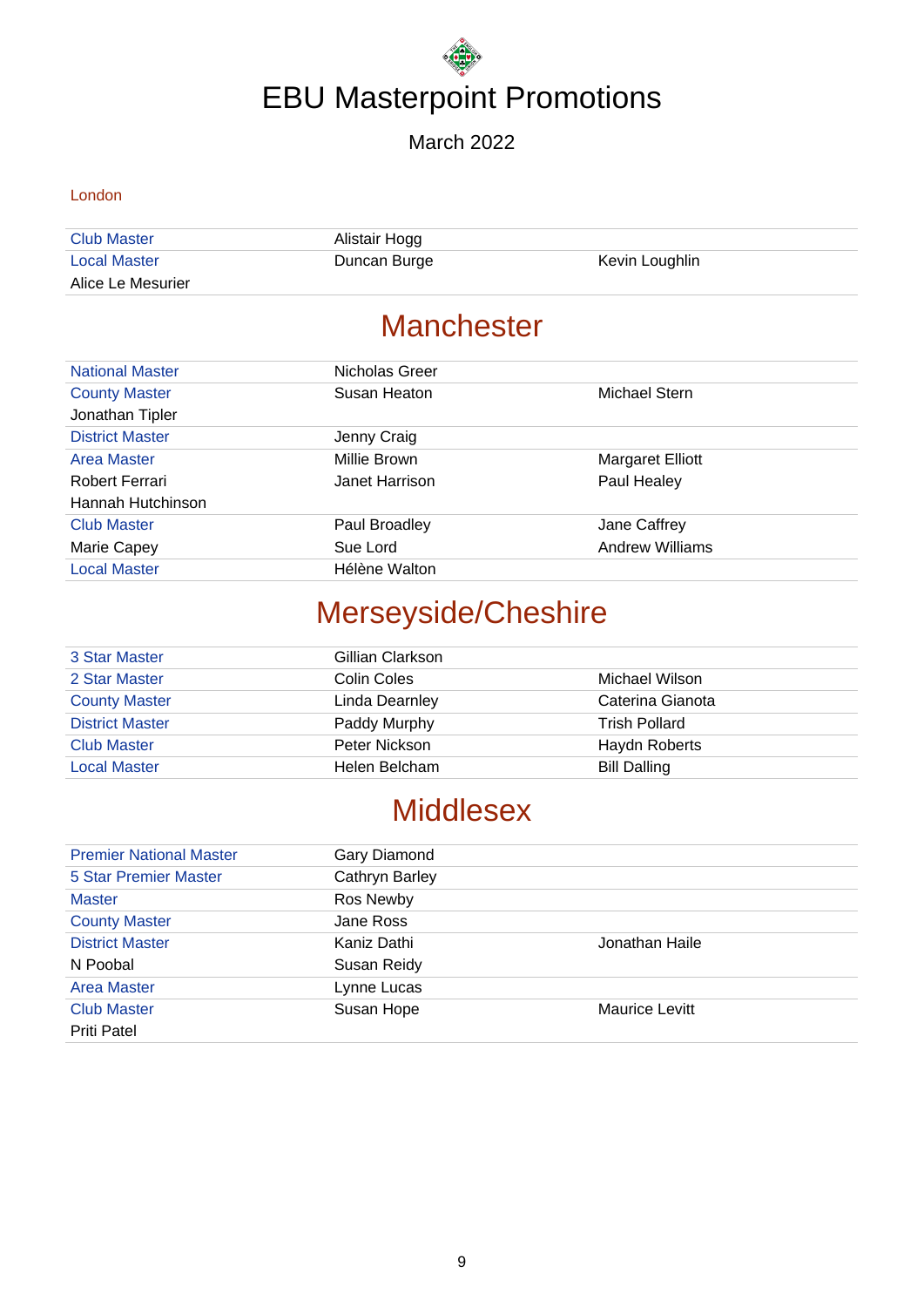March 2022

## **Norfolk**

| <b>Grand Master</b>            | Gabriel Ip           | Giles Ip            |
|--------------------------------|----------------------|---------------------|
| <b>Premier National Master</b> | Chris Mallon         |                     |
| 9 Star Premier Regional Master | Philip Jones         |                     |
| 1 Star Regional Master         | Penelope Stroud      |                     |
| 2 Star Master                  | David Gill           |                     |
| 1 Star Master                  | Jane De La Tour      |                     |
| <b>Master</b>                  | <b>William Rouse</b> |                     |
| <b>District Master</b>         | Sarah Barney         | Vivien Carver       |
| Club Master                    | Romesh Bandaranaike  | Rasika Karunatilake |
| Sue Meadows                    |                      |                     |
| <b>Local Master</b>            | <b>Shirley Giles</b> | Moira Henderson     |
| Sue Mitchell                   |                      |                     |

## Northamptonshire

| <b>Advanced Master</b>  | Sara Harris               |                         |
|-------------------------|---------------------------|-------------------------|
| <b>County Master</b>    | Margaret Gaunt            |                         |
| <b>District Master</b>  | <b>Christopher Brown</b>  | Eric Hope               |
| <b>Christine Musson</b> | Yolanda Wilcock           |                         |
| <b>Area Master</b>      | Lynn Cleal                | Graham Shaw             |
| Eva Thompson            | <b>Christine Woolhead</b> |                         |
| <b>Club Master</b>      | Jane Harrison             | <b>Madeline Stewart</b> |
| <b>Local Master</b>     | Anne Pell                 |                         |

### North East

| 4 Star Premier Regional Master   | <b>Brian Myers</b>       |                    |
|----------------------------------|--------------------------|--------------------|
| 1 Star Regional Master           | <b>Steve Kitching</b>    |                    |
| 2 Star Premier Tournament Master | John Bernard Portwood    |                    |
| 2 Star Master                    | <b>Catherine Farrell</b> | <b>Ruth Turner</b> |
| 1 Star Master                    | Donna Lawrence           |                    |
| <b>Master</b>                    | Catherine Norton         |                    |
| <b>County Master</b>             | Jennifer Ratcliffe       |                    |
| <b>District Master</b>           | Florin Andrei            | Paul Newton        |
|                                  |                          |                    |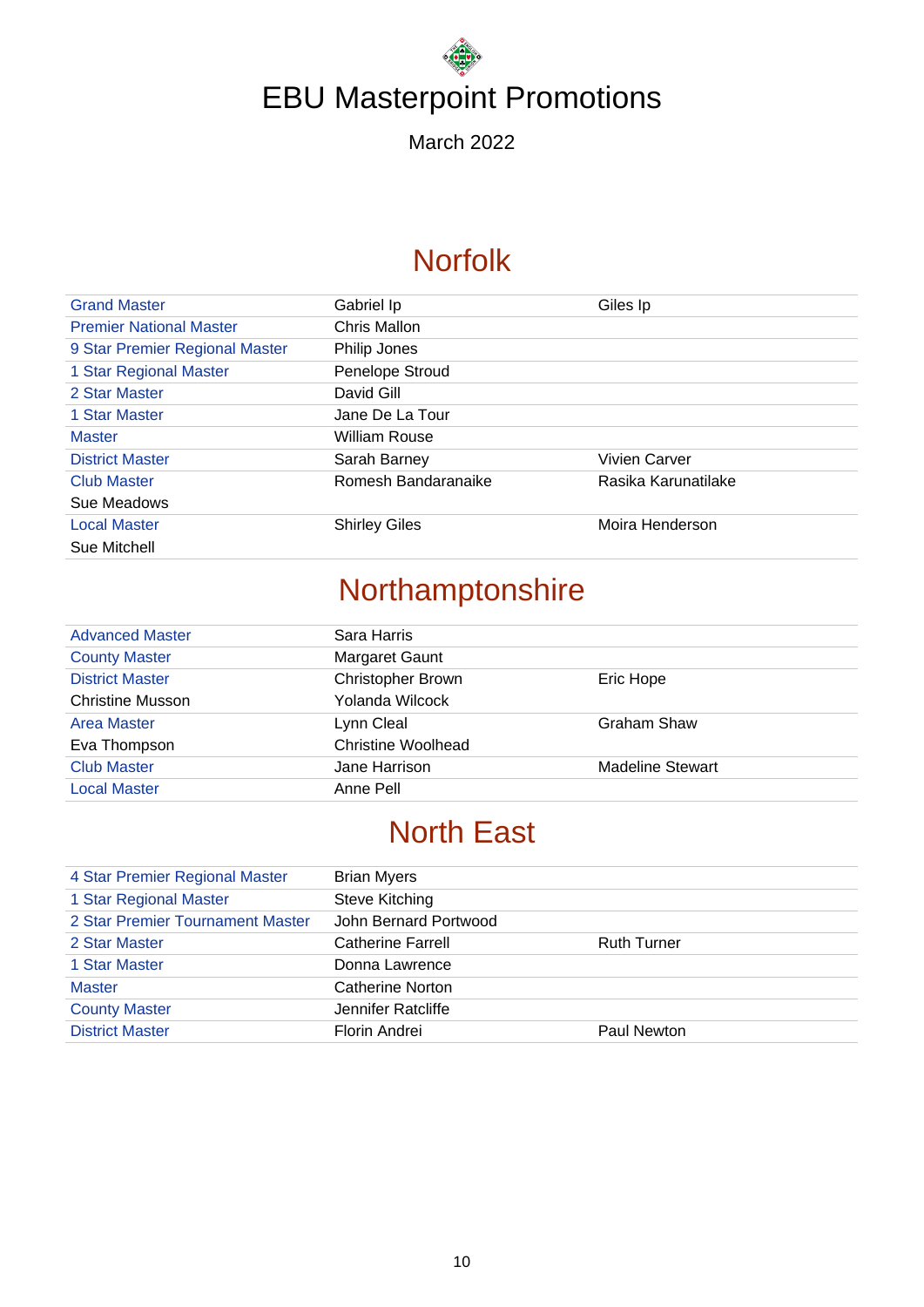#### March 2022

#### North East

| <b>Area Master</b>  | Jonathan Joures | Ailsa Scott      |
|---------------------|-----------------|------------------|
| Mary Wight          |                 |                  |
| <b>Club Master</b>  | Barbara Aryan   | Elaine Binns     |
| Jim Brydon          | Marco Corradi   | Viv Dixon        |
| Lynne Humphries     | Allan McRitchie | Sheila McRitchie |
| lan West            |                 |                  |
| <b>Local Master</b> | John Downs      |                  |

## **Notts**

| <b>Master</b>        | Jane Holdrick    |                              |
|----------------------|------------------|------------------------------|
| <b>County Master</b> | Pauline Tillcock |                              |
| <b>Area Master</b>   | Linda Allwood    | Stephanie Blincow-Castonlass |
| Keith Dawson         | Mark Rogers      |                              |
| <b>Club Master</b>   | Joyce O'Neill    |                              |
| <b>Local Master</b>  | David Coniam     |                              |

## **Oxford**

| <b>National Master</b>   | Irene Holland               |                           |
|--------------------------|-----------------------------|---------------------------|
| 1 Star Regional Master   | Martin Illingworth          |                           |
| 2 Star Premier Master    | Diane Bell                  |                           |
| <b>Advanced Master</b>   | <b>Tracey Reimer</b>        | Maureen Walkley           |
| <b>Master</b>            | <b>Finlay Gemmell</b>       | <b>Patty Greaves</b>      |
| <b>Christopher Moxon</b> |                             |                           |
| <b>County Master</b>     | <b>Christine Cartwright</b> | Mick Ellis                |
| Ronald Gould             | Denise Thornton             |                           |
| <b>District Master</b>   | <b>Tracey Ayris</b>         | <b>Elaine Bradley</b>     |
| Stephanie Goddard        | Marjorie MacDonald          |                           |
| <b>Area Master</b>       | <b>Judy Davenall</b>        | <b>Christopher Davies</b> |
| <b>Heather Field</b>     | <b>Sally Glover</b>         | Steve Hodgson             |
| <b>Club Master</b>       | Sue McFadden                | Hugh Morton               |
| Fiona Sutherland         | <b>Keely Turner</b>         |                           |
| <b>Local Master</b>      | Mark Allington              | <b>Tracy Hunt</b>         |
| Eric McGill              | Freda Richardson            |                           |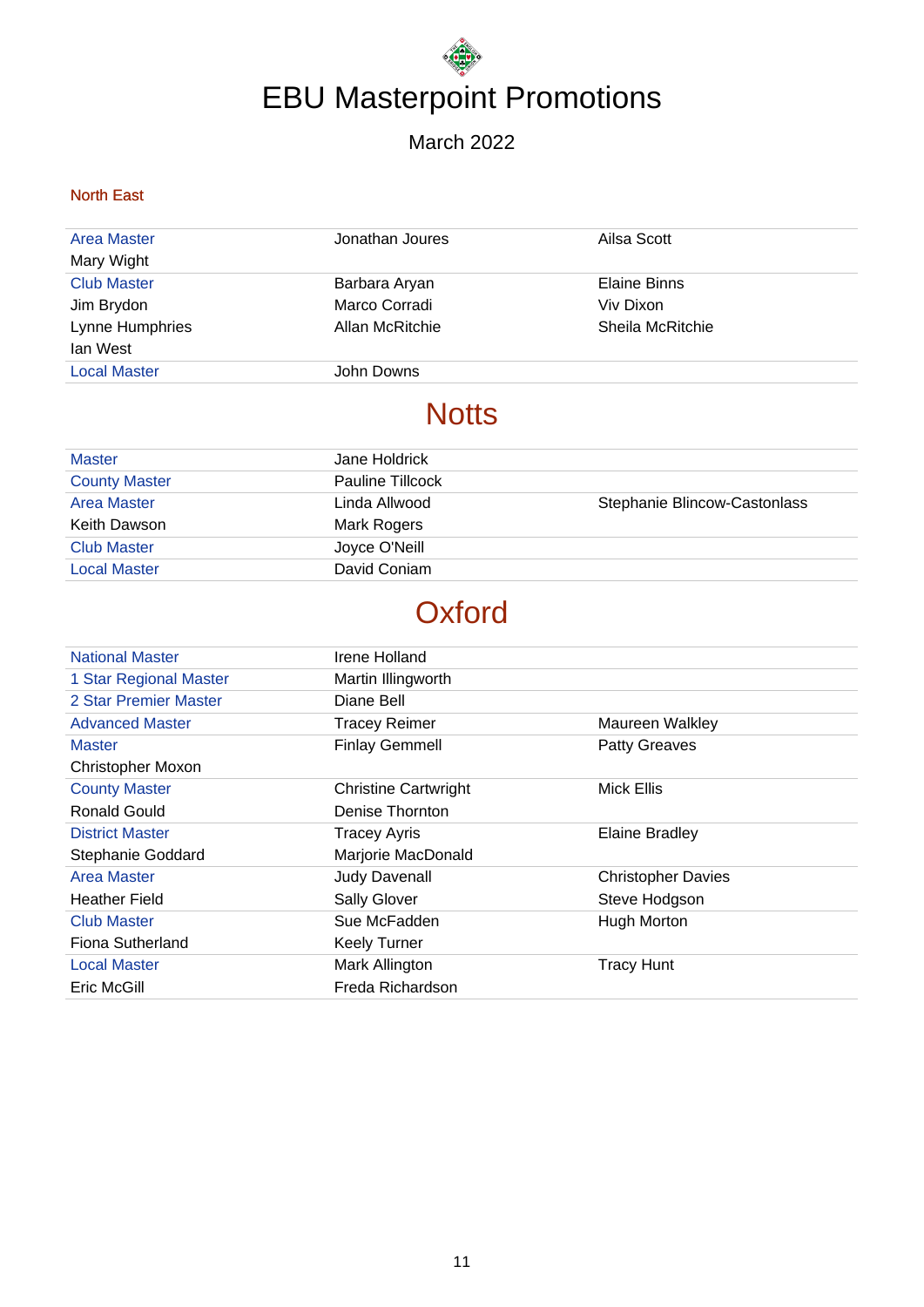March 2022

## Somerset

| <b>Premier Life Master</b> | Jacqueline Baker              |               |
|----------------------------|-------------------------------|---------------|
| 1 Star Master              | Peter Colton                  |               |
| <b>Master</b>              | <b>Bob Williams</b>           |               |
| <b>Area Master</b>         | Jane Culley                   | Ray Newman    |
| Janette Norris             |                               |               |
| <b>Club Master</b>         | John Dourleyn                 |               |
| <b>Local Master</b>        | Amanda Campbell               | David Drabble |
| Jill Ford                  | <b>Shirley Skeels-Piggins</b> | Sara Warren   |

## Staffs & Shropshire

| 5 Star Regional Master       | Emrys Jones         |               |
|------------------------------|---------------------|---------------|
| <b>5 Star Premier Master</b> | Robert Hunt         |               |
| 4 Star Premier Master        | John Whitelock      |               |
| 1 Star Premier Master        | Flo Baldwin         |               |
| <b>County Master</b>         | Marian Manning      |               |
| <b>District Master</b>       | R Valerie Griffiths | Chris Maughan |
| <b>Club Master</b>           | <b>Wendy Donn</b>   |               |
| <b>Local Master</b>          | Sarah Amos          | John Cliff    |
| <b>Judy Foster</b>           | Gwynyth Hart        |               |

## **Suffolk**

| 2 Star Premier Regional Master | Paul Lefort                  |                   |
|--------------------------------|------------------------------|-------------------|
| 2 Star Regional Master         | <b>Christine Cooke</b>       |                   |
| <b>Advanced Master</b>         | <b>Christine Mapus-Smith</b> |                   |
| <b>Area Master</b>             | <b>Martin Scarfe</b>         |                   |
| <b>Club Master</b>             | <b>Eunice Gray</b>           | Linda Mei Stevens |
| Claire Wass                    |                              |                   |
| <b>Local Master</b>            | <b>Christine Bradford</b>    | Peter Coleman     |
| Jeff Farr                      |                              |                   |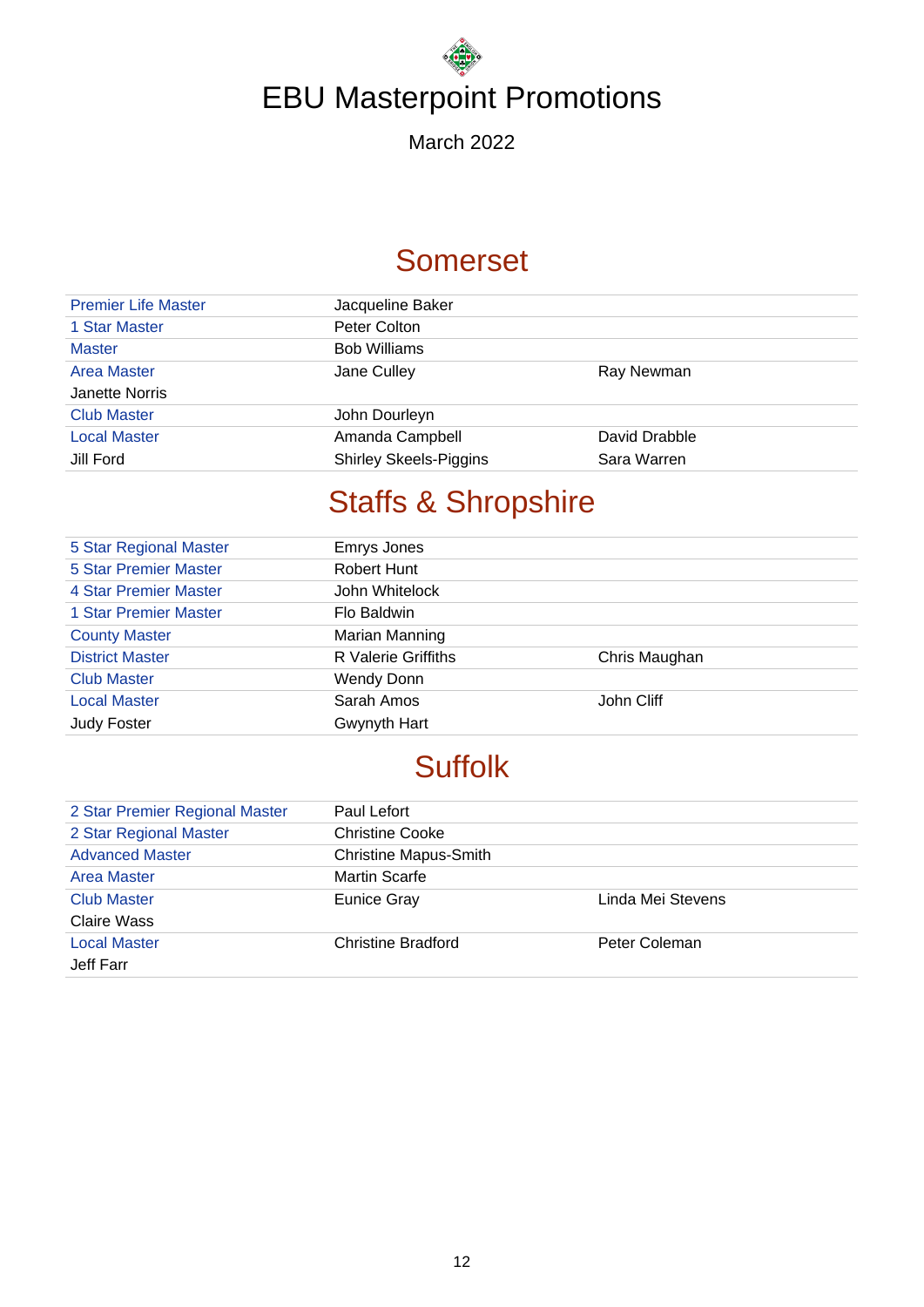March 2022

## **Surrey**

| 9 Star Premier Regional Master | Maxine Julius        |                         |
|--------------------------------|----------------------|-------------------------|
| <b>Premier Regional Master</b> | Mark Simpson         |                         |
| <b>Regional Master</b>         | <b>Alick Fraser</b>  |                         |
| <b>5 Star Premier Master</b>   | <b>Alan Coales</b>   |                         |
| 2 Star Tournament Master       | Mary Davis           |                         |
| <b>Tournament Master</b>       | Pat Parker           | <b>Thomas Wickham</b>   |
| 3 Star Master                  | Mags Hutchinson      | Margherita Maynard      |
| 2 Star Master                  | Sue Higgins          | <b>Gilbert Jones</b>    |
| 1 Star Master                  | <b>Martin Dorey</b>  | <b>Gwen Griffin</b>     |
| <b>Helena Pollock</b>          |                      |                         |
| <b>Advanced Master</b>         | Stephen Goldman      | <b>Robert Griffiths</b> |
| <b>Master</b>                  | Lis Bell             | Mike Chevreau           |
| Mary Dibbs                     | <b>Julie Minards</b> |                         |
| <b>County Master</b>           | <b>Cindy Gregory</b> | Jane Hopkins            |
| <b>Steve Hopkins</b>           | David Wright         |                         |
| <b>District Master</b>         | <b>Graham Balin</b>  | <b>Edward Battersby</b> |
| Adam Emerson                   | Anne Goodfellow      | <b>Hilary Grundy</b>    |
| Helena Hart-Bogusia            | Philip Jones         | Kevin King              |
| Shuna King                     | John A Moore         | <b>Eleanor Moore</b>    |
| Aman Parekh                    | Rashila Shah         | Peter Tingle            |
| <b>Area Master</b>             | Diana Baker          | Diana Denny             |
| Roger Lee                      | <b>Richard Raine</b> | Margaret Trepant        |
| <b>Club Master</b>             | Barbara Awbery       | <b>Gill Beaton</b>      |
| Sara Brown                     | Robyn Cattell        | <b>Marilyn Cross</b>    |
| <b>Fiona Morris</b>            | Alyson Paterson      | Minaxi C Shah           |
| Chunibhai Shah                 |                      |                         |
| <b>Local Master</b>            | Andy Carne           | <b>Graham Catherall</b> |
| <b>Irene Chew</b>              | Kathleen Kennedy     | <b>Bob Norfolk</b>      |
| Urmilaben Shah                 |                      |                         |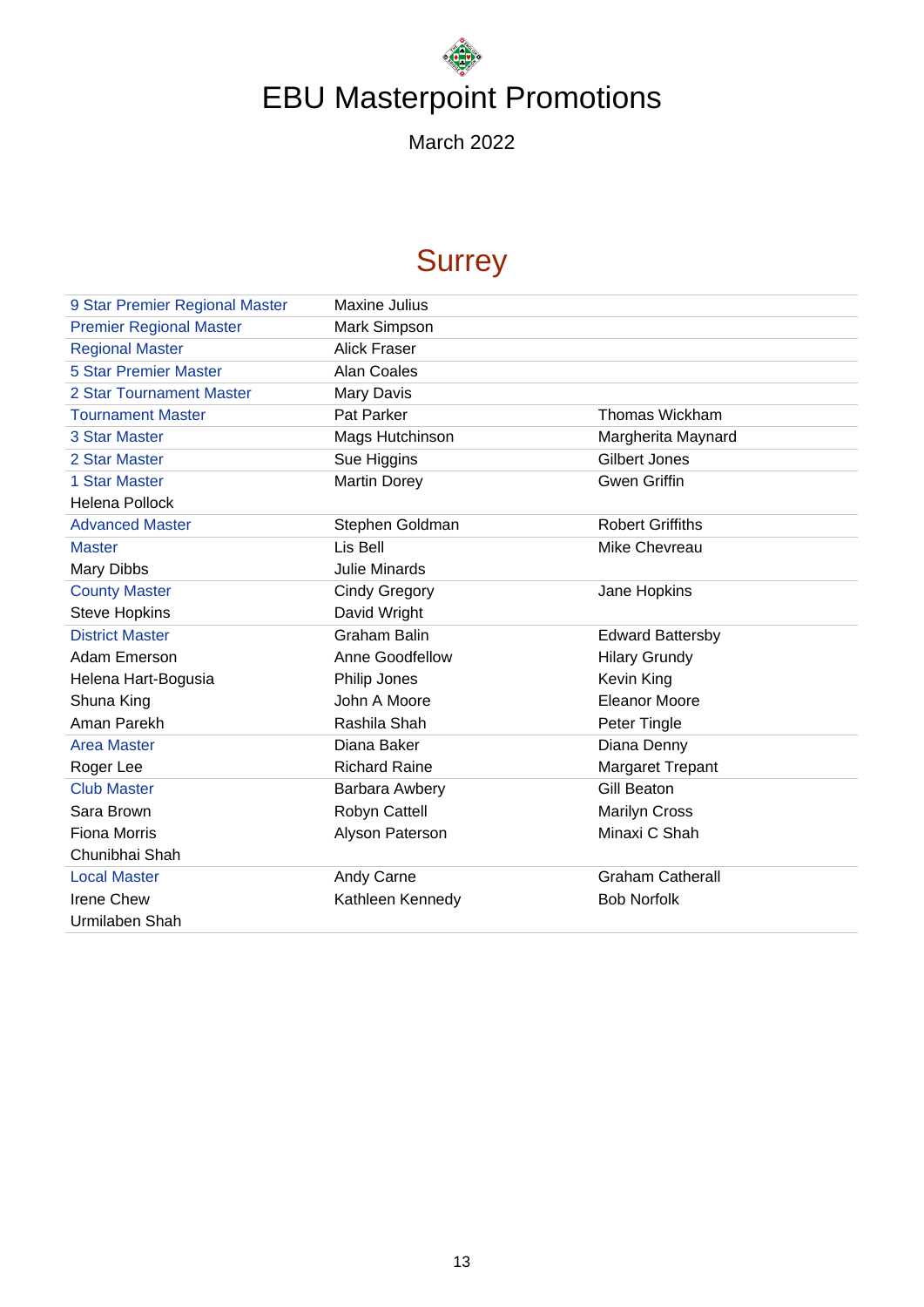March 2022

## **Sussex**

| <b>3 Star Grand Master</b>   | <b>Julian Mitchell</b>        |                          |
|------------------------------|-------------------------------|--------------------------|
| <b>National Master</b>       | Peter Burns                   | David Telfer             |
| 3 Star Regional Master       | Sue Best                      |                          |
| 2 Star Regional Master       | Jean Shillinglaw              |                          |
| <b>4 Star Premier Master</b> | <b>Claire Weston</b>          |                          |
| <b>1 Star Premier Master</b> | <b>Robert Lowe</b>            |                          |
| <b>Tournament Master</b>     | Francesca Campbell            |                          |
| <b>5 Star Master</b>         | Albert John Armstrong         |                          |
| 3 Star Master                | <b>Barrie Salmon</b>          |                          |
| 2 Star Master                | <b>Barbara Stevens</b>        |                          |
| 1 Star Master                | Sally Clark                   | <b>Marie Howlett</b>     |
| <b>Master</b>                | Carolyn Cox                   | Penny Mitchell           |
| Solvi Stafford               |                               |                          |
| <b>County Master</b>         | Susie de Castilho             | <b>Marian Mattock</b>    |
| <b>Mike Perle</b>            |                               |                          |
| <b>District Master</b>       | <b>Francoise Basden-Smith</b> | Jane Bellinger           |
| <b>Heather Daniell</b>       | Carol Mays                    | <b>Ruth Merrifield</b>   |
| John Rix                     | <b>Philip Sparke</b>          |                          |
| <b>Area Master</b>           | <b>Millie Fawssett</b>        | <b>Nick Goddard</b>      |
| Anne Roberts                 | James Wright                  | Pamela Wright            |
| Ann Yeldon                   |                               |                          |
| <b>Club Master</b>           | Marian Ashby                  | Susan Dix                |
| Anthea Gowar                 | <b>Vicky Harper</b>           | Angie Konrad             |
| <b>Tony Lloyd</b>            | Donald MacNeil                | Linda Maynard-Springall  |
| <b>Chris Robbins</b>         |                               |                          |
| <b>Local Master</b>          | Joyce de Ath                  | <b>Christina Holttum</b> |
| Dianne Maclintock            | Maggie New                    | Kelvin Walton            |
| <b>Bill Way</b>              |                               |                          |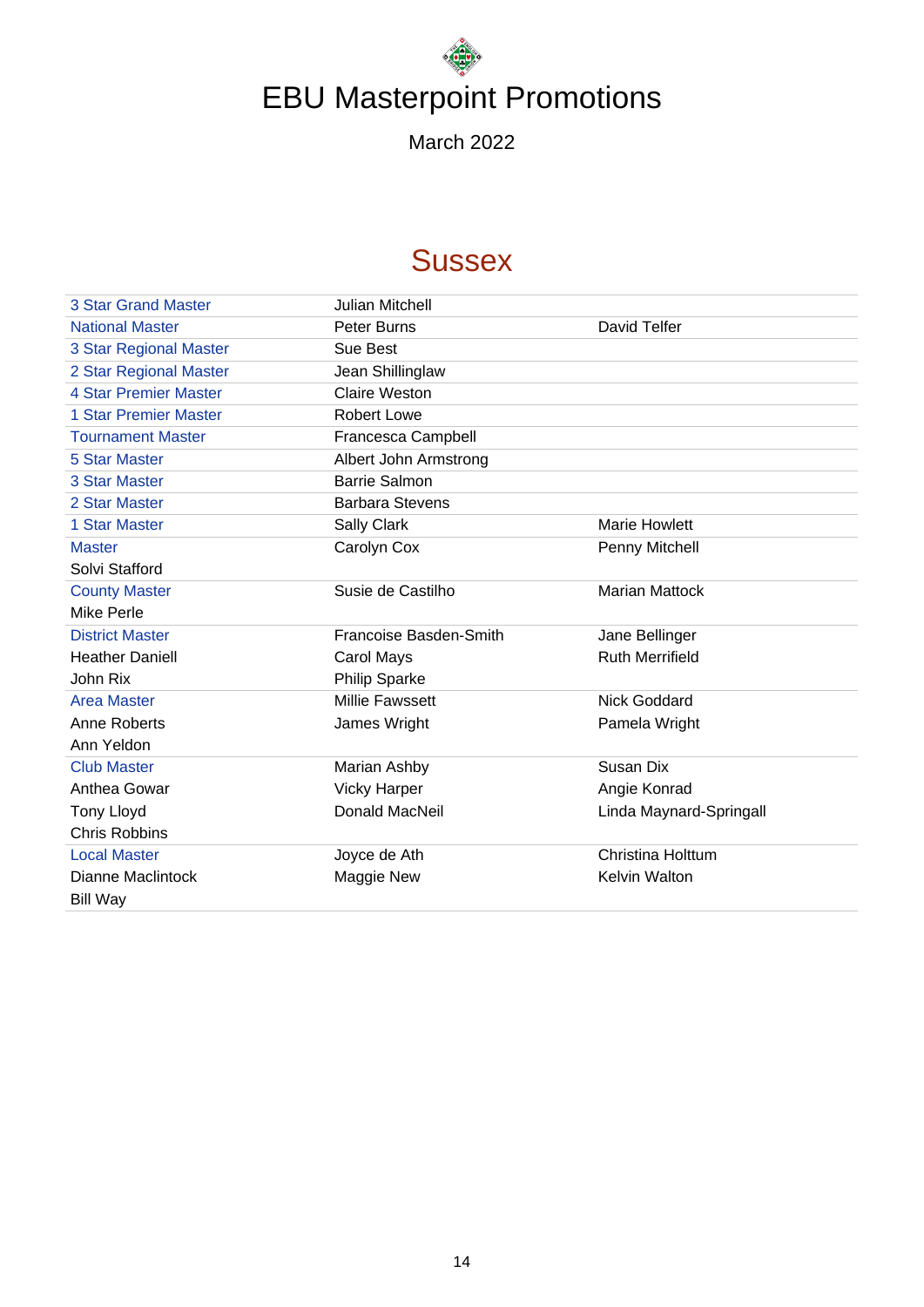March 2022

### **Warwickshire**

| 1 Star Premier Master  | <b>Sharon Smitten</b> |                      |
|------------------------|-----------------------|----------------------|
| 2 Star Master          | Ron Thomas            |                      |
| 1 Star Master          | Jeremy Clegg          |                      |
| <b>Advanced Master</b> | <b>Phil Beagley</b>   | <b>Judith Currie</b> |
| <b>Master</b>          | Jane Lee              | <b>Phil Shorey</b>   |
| <b>County Master</b>   | Kala Chauhan          | Sonja Hamlyn         |
| Bob Law                | Cynthia Waters        |                      |
| <b>District Master</b> | Andrew Croombes       | Michael Fletcher     |
| Roman Plaskowski       | <b>Yvonne Wilcox</b>  |                      |
| <b>Club Master</b>     | Dee Best              | Sharon Houlton       |
| David Thomas           |                       |                      |
| <b>Local Master</b>    | <b>Stewart Aitken</b> | Diana Halstead       |
| Tom Halstead           | Dee Mail              |                      |

## **Westmorland**

|  |  | <b>Club Master</b> |
|--|--|--------------------|
|  |  |                    |
|  |  |                    |

Rita Davies

## **Wiltshire**

| <b>National Master</b>         | John Treble             |
|--------------------------------|-------------------------|
| 1 Star Premier Regional Master | Paul Wright             |
| 2 Star Regional Master         | Chaz Cross              |
| 1 Star Regional Master         | Lucy Cross              |
| 5 Star Premier Master          | <b>Mary Giles</b>       |
| 4 Star Premier Master          | <b>Graeme Dalrymple</b> |
| 1 Star Premier Master          | <b>Fred Hart</b>        |
| <b>Premier Master</b>          | <b>Gavin Bailey</b>     |
| 3 Star Master                  | Wenda Wray              |
| 2 Star Master                  | <b>Tina Trivett</b>     |
| 1 Star Master                  | lan Schofield           |
| <b>Advanced Master</b>         | <b>Gill Spurway</b>     |
| <b>Master</b>                  | Amanda Cooper           |
| <b>County Master</b>           | Julia Gay               |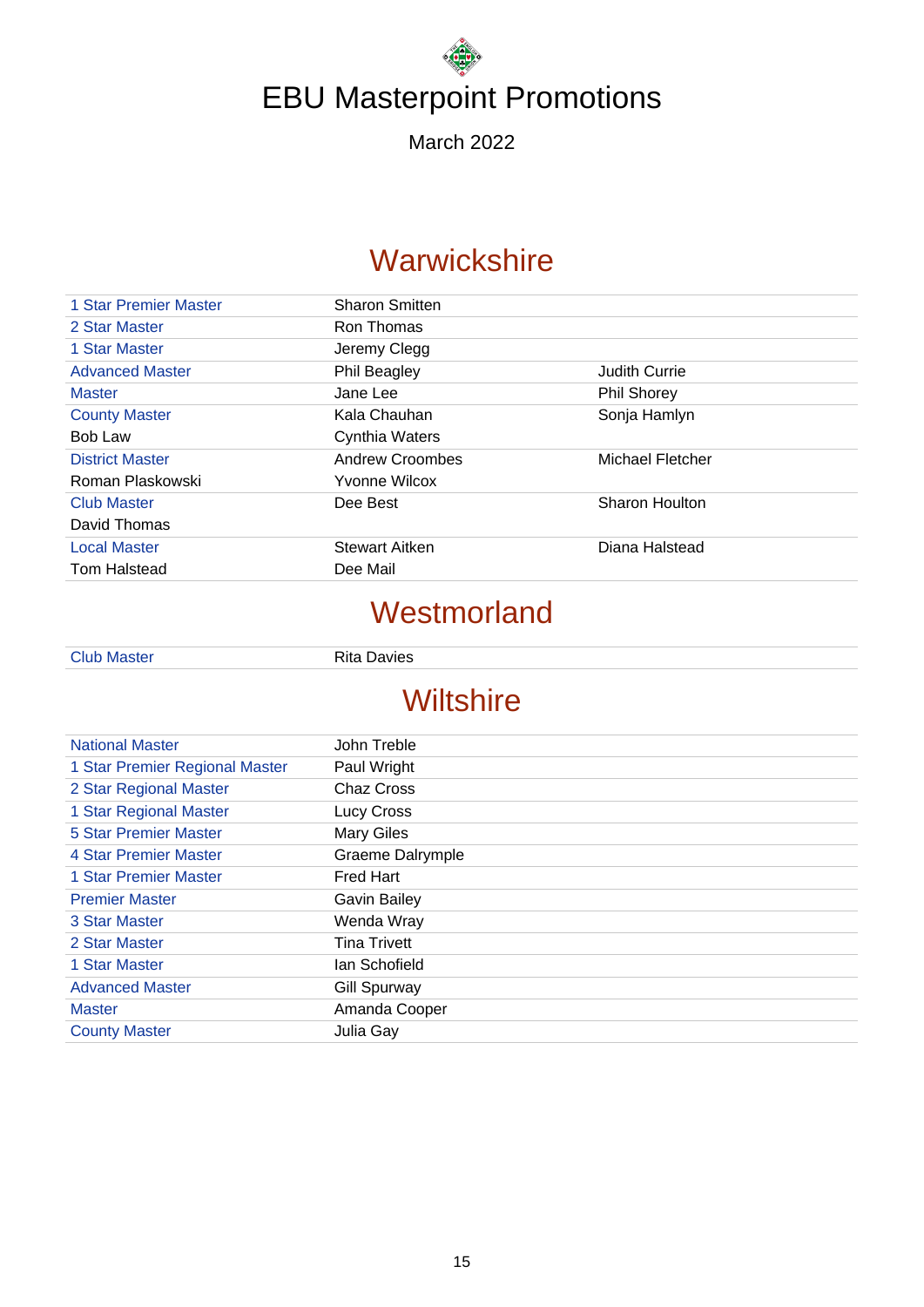#### March 2022

#### **Wiltshire**

| <b>District Master</b> | Clifford Crossman | <b>Christine Crutchley</b> |
|------------------------|-------------------|----------------------------|
| Paul Stacey            |                   |                            |
| <b>Area Master</b>     | Pakia Ariaratnam  | Simon Fallon               |
| Susan Hutchinson       | Jeremy Iles-North | Julie Kane                 |
| Gloria Wootton         |                   |                            |
| <b>Club Master</b>     | Anita Bhojwani    | <b>Hilary Cargill</b>      |
| David Woodcock         |                   |                            |
| <b>Local Master</b>    | <b>Bob Holder</b> | David Marshall             |

### **Worcester**

| <b>Regional Master</b> | <b>Steve Simmons</b>    |                      |
|------------------------|-------------------------|----------------------|
| 1 Star Premier Master  | Jane Somervell          |                      |
| <b>Master</b>          | <b>Stuart Smith</b>     |                      |
| <b>County Master</b>   | <b>Barry Menheneott</b> |                      |
| <b>Area Master</b>     | John Dow                | <b>Robert Pearce</b> |
| <b>Local Master</b>    | Susan Garforth          | Jennifer Vale        |
| <b>Nick Walley</b>     |                         |                      |

## Yorkshire

| <b>National Master</b> | James Carpenter       |               |
|------------------------|-----------------------|---------------|
| 4 Star Regional Master | Neil Robertshaw       |               |
| <b>Regional Master</b> | Sarah Brown           |               |
| 4 Star Premier Master  | <b>Stuart Swaine</b>  |               |
| <b>Premier Master</b>  | <b>Peter Nattress</b> |               |
| 5 Star Master          | David Trinder         |               |
| 3 Star Master          | Sandra Andrews        |               |
| <b>Advanced Master</b> | Fiona Drew            |               |
| <b>Master</b>          | Danny Parsonson       |               |
| <b>County Master</b>   | lan Bergel            | lan Hinchliff |
| Rosie Hinchliff        |                       |               |
| <b>District Master</b> | Norma Bennett         | Joe Bragg     |
| Christine Child        | Michael Garnett       | Jenny Moffat  |
| Area Master            | Peter Fish            | Sue Lonsdale  |
| Kevin Sullivan         | Linda Vickers         |               |
| <b>Club Master</b>     | Carole Aldred         | John Baker    |
| <b>Richard Baker</b>   | Alison Barker         | Joe Brash     |
| Iain Bride             |                       |               |